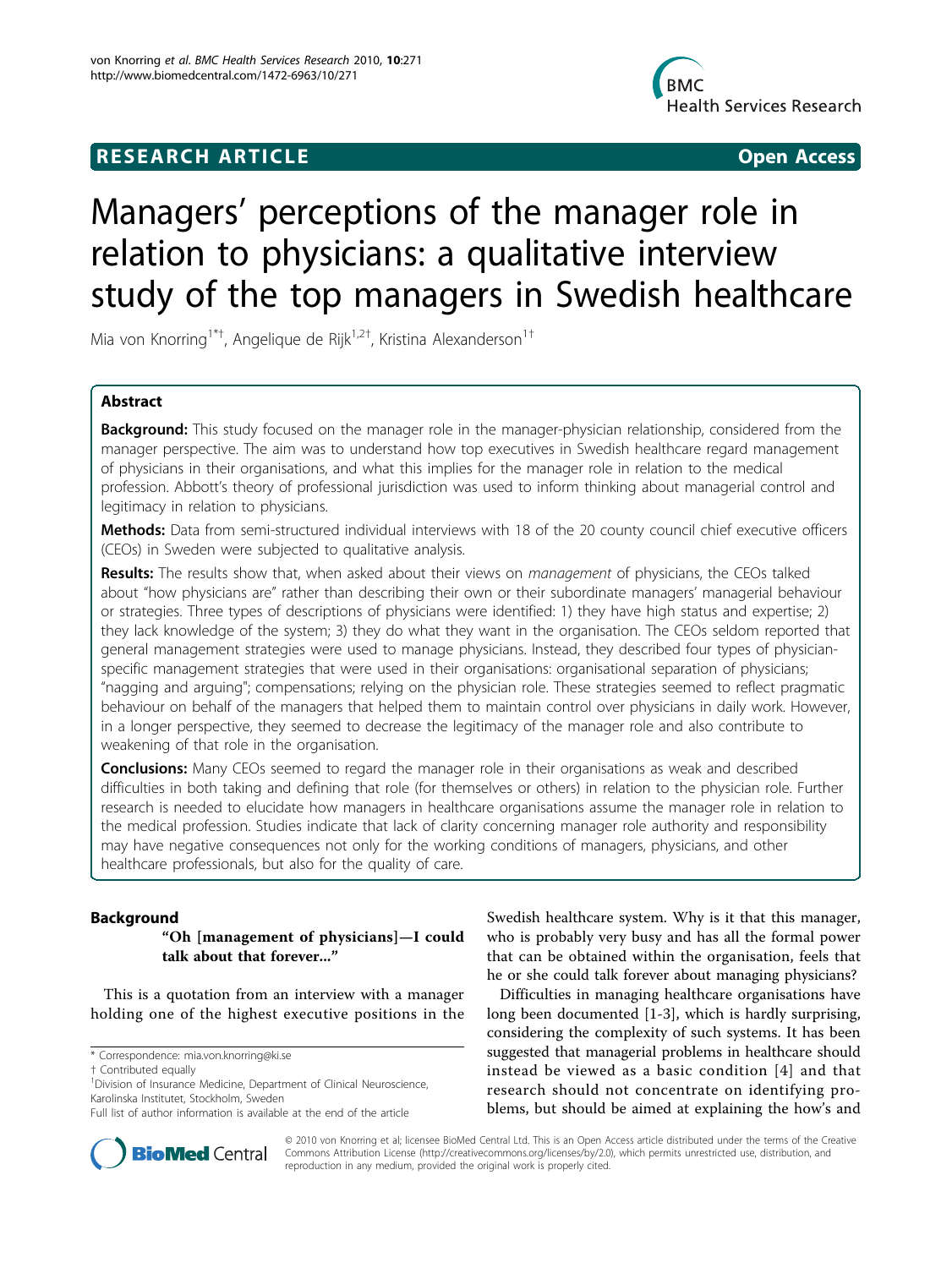why's of the difficulties in order to offer a basis for improvement. In this context, it has been proposed that leading and managing physicians, unlike managing other healthcare professionals, may put specific demands on managers in healthcare organisations [[5\]](#page-10-0). The managerphysician relationship has been pointed out as a critical determinant of the success of healthcare organisations [[6](#page-10-0)]. However, problems in this relationship have been reported by both managers and physicians in many Western countries, and the need to improve the situation has been addressed in a large number of studies and editorials over the last decades [\[3,7](#page-10-0)-[11\]](#page-10-0).

The present study focused on the role of the manager in the manager-physician relationship. In this article, the term "manager" designates a person employed in a managerial position, regardless of the level. However, it is important to begin by making a clear distinction: our objective was not to describe the behaviour of individual managers nor to illustrate physicians or physician's behaviour, but rather to study the *manager role* that is defined as a social role accompanied by specific responsibilities, disregarding the individuals who during a certain period hold that role [\[12](#page-10-0)].

Abbot's sociological theory of professional jurisdiction [[13\]](#page-10-0) informed our study. According to Abbott, jurisdiction is the link between a profession and the content of its work tasks, and in this respect it is not an issue of legal formulations or specific work descriptions, but a process that is created and experienced in work, anchored by formal and informal social structures. Jurisdiction is continuously claimed and negotiated in daily work between different professions or occupations, and strong (i.e., established) professions assume more power than weaker professions or occupations [[13](#page-10-0)].

The medical profession is well established and represents one of the oldest professions in society. Abbott has analysed why this profession is strong, not only from the perspective of how physicians are trained and organised, but also in terms of jurisdiction. Physicians are generally responsible for an obvious, legitimate area of medical tasks that is rarely disputed by other professionals [[13](#page-10-0)]. By comparison, managers' jurisdiction over their tasks is not that self-evident. The role of manager in healthcare organisations is a relatively new phenomenon and cannot be regarded as a profession in a classical sense [[13](#page-10-0),[14\]](#page-10-0). Historically, this role has also been closely connected to the medical profession; that is, most managers have been physicians by training. However, in recent decades, separation of the manager and physician roles has begun, and in many countries this process has been strongly reinforced by government policy [[6](#page-10-0)]. In 1983, Sweden introduced the first law that allowed professionals other than physicians to take administrative responsibility for hospitals and clinics. In 1997, the formal separation of the two roles was completed, when the role of clinical manager (involving direct administrative management of practicing physicians and other care professionals) also became open to professionals other than physicians [\[15](#page-10-0)]. These laws have paved the way for a potential manager professionalisation process in healthcare organisations and for a strengthening of the manager role in relation to the medical profession. However, several studies have shown that this process easily fails and have addressed the difficulties that managers encounter in relation to sustaining a process of professionalisation [[13](#page-10-0),[16](#page-10-0),[17](#page-10-0)]. For example, Salter [[18\]](#page-10-0) observed that increased managerialism did not increase the control over physicians; this investigator analysed the situation in the United Kingdom (where there is extensive government power over healthcare) and found that the strong medical profession tends to criticise increased management and use effective tactics to remain independent. Similarly, a study conducted in the Netherlands [[19\]](#page-10-0) demonstrated how legislation regarding disability pension was not put into practice, because the physicians opposed it, which shows that those professionals were such influential advocates that they had sufficient autonomy to decide how new rules should actually be applied.

According to Abbot [[13\]](#page-10-0), jurisdiction can be claimed in three different arenas: the legal, the public, and the workplace arena. This paper focuses on the workplace arena, in which Swedish healthcare organisations can be described as professional bureaucracies with varying degrees of divisionalisation [\[20](#page-10-0)]. In this type of organisation, managers have instrumental power and authority that are based on their managerial position [[21\]](#page-10-0), but, simultaneously, the professionals at operative levels possess a large amount of autonomy and independence.

The aim of this study was to understand how the top managers in Swedish healthcare regard management of physicians in their organisations and what this implies for the managerial role in relation to the medical profession.

# Methods

Data collected in semi-structured individual interviews with county council chief executive officers (CEOs) were subjected to qualitative analysis [\[22](#page-10-0)].

# Participants and setting

Sweden has a population of nine million, and the responsibility for delivery of healthcare to the population is organised through 20 county councils. The county councils have populations ranging from 100 000 to almost two million. At the time of the study, the number of employees in the county councils ranged from approximately 4000 to 46 000, of which 400 to 4000 were physicians [\[23\]](#page-10-0).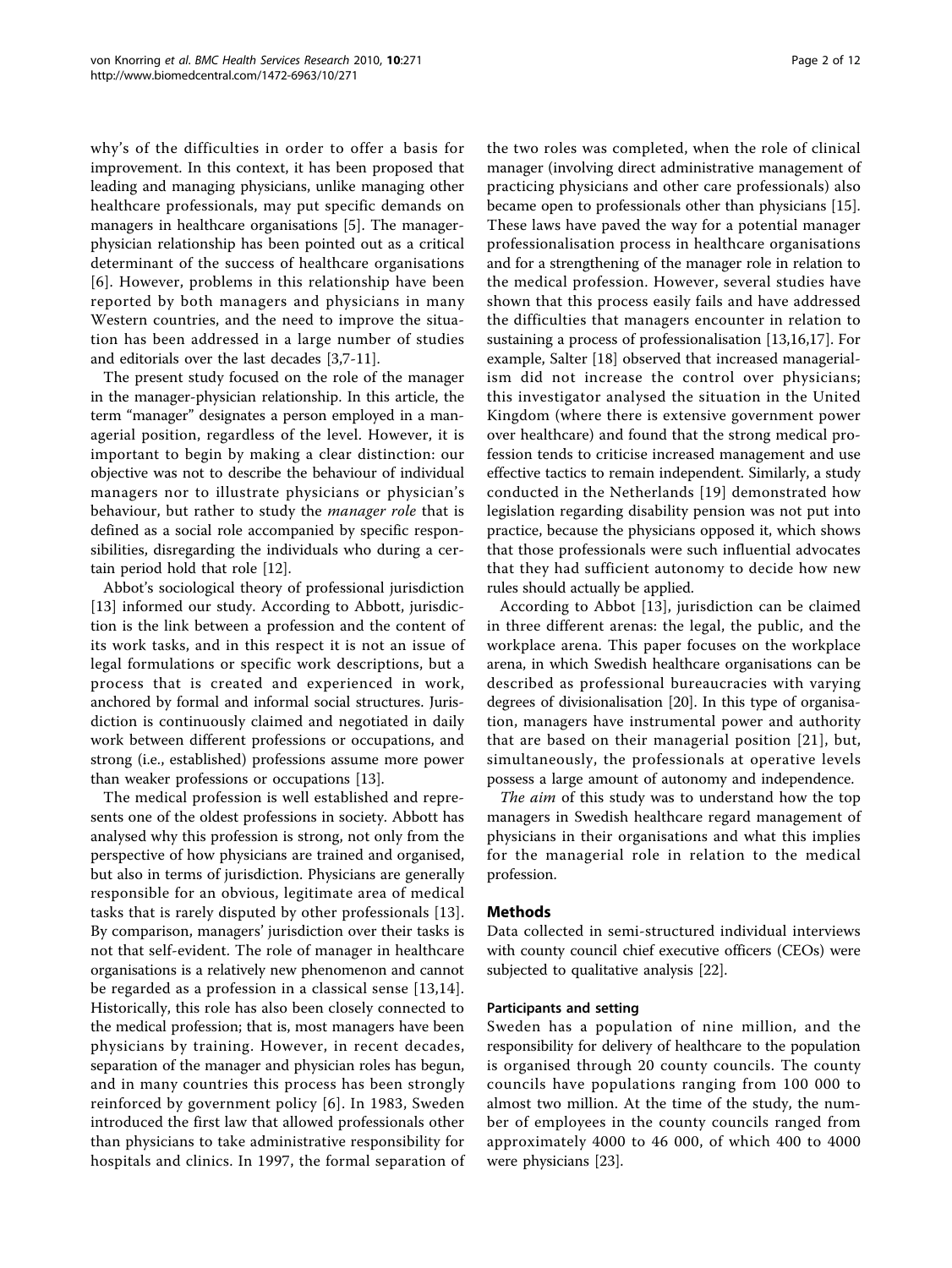Each of these county councils is supervised and coordinated by a CEO. The CEOs are appointed by the government of their county councils and are the highest executives in the Swedish healthcare system, with an overarching responsibility for hospitals as well as other healthcare services. These leaders are responsible mainly for economic and strategic issues, including the tasks of formulating visions, policymaking, goal setting, and communicating these strategies to all parts of the organisation. The CEOs do not manage physicians directly; their role is to manage managers, and they run their organisations through subordinate managers in a line management system. Depending on the size of the county council, there can be from one to several managerial levels (usually several) between the CEOs and the practicing physicians in the organisation.

All 20 of the county council CEOs in Sweden were invited to take part in this project. Two chose not to participate and referred us to subordinate managers, but the interviews with those lower-level managers were not included in this study. In all, data from individual interviews with 18 (90%) of the CEOs were included. The participants represented both large and small county councils in rural as well as urban areas. Seven of them were trained as physicians, whereas the remaining 11 had other professional backgrounds. Five were women.

The study was part of a larger research project on how managers in healthcare organisations manage the process of sickness certification of patients who are unable to work due to illness or injury. This e.g. includes management strategies for competence development regarding sickness certification processes, strategies for cooperation within healthcare and with other stakeholders regarding these issues, and for quality assurance of related processes [[24\]](#page-10-0).

# Data collection

In 2006, a letter was sent to the CEOs inviting them to participate in individual interviews concerning leadership and management of the process of sickness certification of patients in their organisations. Most of the interviews were conducted by phone, although personal meetings were held when possible. Two experienced interviewers who had also worked with management issues in healthcare carried out the interviews. All participants were informed that they had the right to withdraw from the study at any time. Each interview lasted approximately 45 minutes and was recorded in MP3 format and transcribed verbatim. Each interview transcript consisted of 15-30 typed pages. The validity of the transcripts was checked by parallel listening and reading through one third of the 18 interviews.

Initially, an interview guide that included open-ended questions concerning CEOs' views on management of physicians in relation to the task of sickness certification was tested by conducting two interviews with managers who had previously had positions as CEOs. This pilot study showed that the interviews provided extensive information about the managers' experiences in managing physicians and that the respondents to a large extent seemed to describe general aspects regarding management of physicians. Therefore, a question that focused specifically on the CEO's views on management of physicians in general was added to the guide. This query was phrased as follows: "Could you please tell me about your views on management of physicians?" The broad concept "management" was not defined in the interviews in order to induce the CEOs to explore as many aspects of this issue as possible and to do so from the perspective of their own pre-understanding of management.

# Data analysis

The data analysis was loosely based on a grounded theory approach as described by Corbin and Strauss [[25](#page-10-0)], and it was performed in three steps: initial open data exploration, followed by identification of the concepts and their relationships, and finally development of a story line. In the first step, the interview transcripts were scrutinised by the first author, and all statements mentioning physicians were extracted. Those assertions were then gathered in one document, which was read several times to get a sense of the whole. Next, to form the unit of analysis for the study, the first two authors identified all statements that expressed views concerning management of physicians. The texts on management of physicians that were compiled from each interview varied in length from a few sentences to more extensive formulations of several pages. Thereafter, the content of each statement (meaning unit) was condensed, and each condensed meaning unit was given a code following the procedure reported by Graneheim and Lundman [[26\]](#page-10-0) (see Table [1](#page-3-0)). During the next stages of analysis, the empirically grounded findings were related to, and integrated with, prior theory and the authors' own pre-understanding [[27](#page-10-0),[28\]](#page-10-0). All types of associations with both prior and emerging theories were continuously written down in memos by the first author [[25](#page-10-0)], who then discussed the identified memos, codes, categories, and themes with the other authors, who searched the text for second opinions. Concepts and their interrelationships were subsequently developed in discussion with all authors. In parallel to this step of the analysis, a story line was developed in which the concepts found in the analysis were represented in relation to each other [[25\]](#page-10-0).

In the results section, identified codes and themes in the statements are illustrated by direct quotations from the interviews, in which/.../indicates that text has been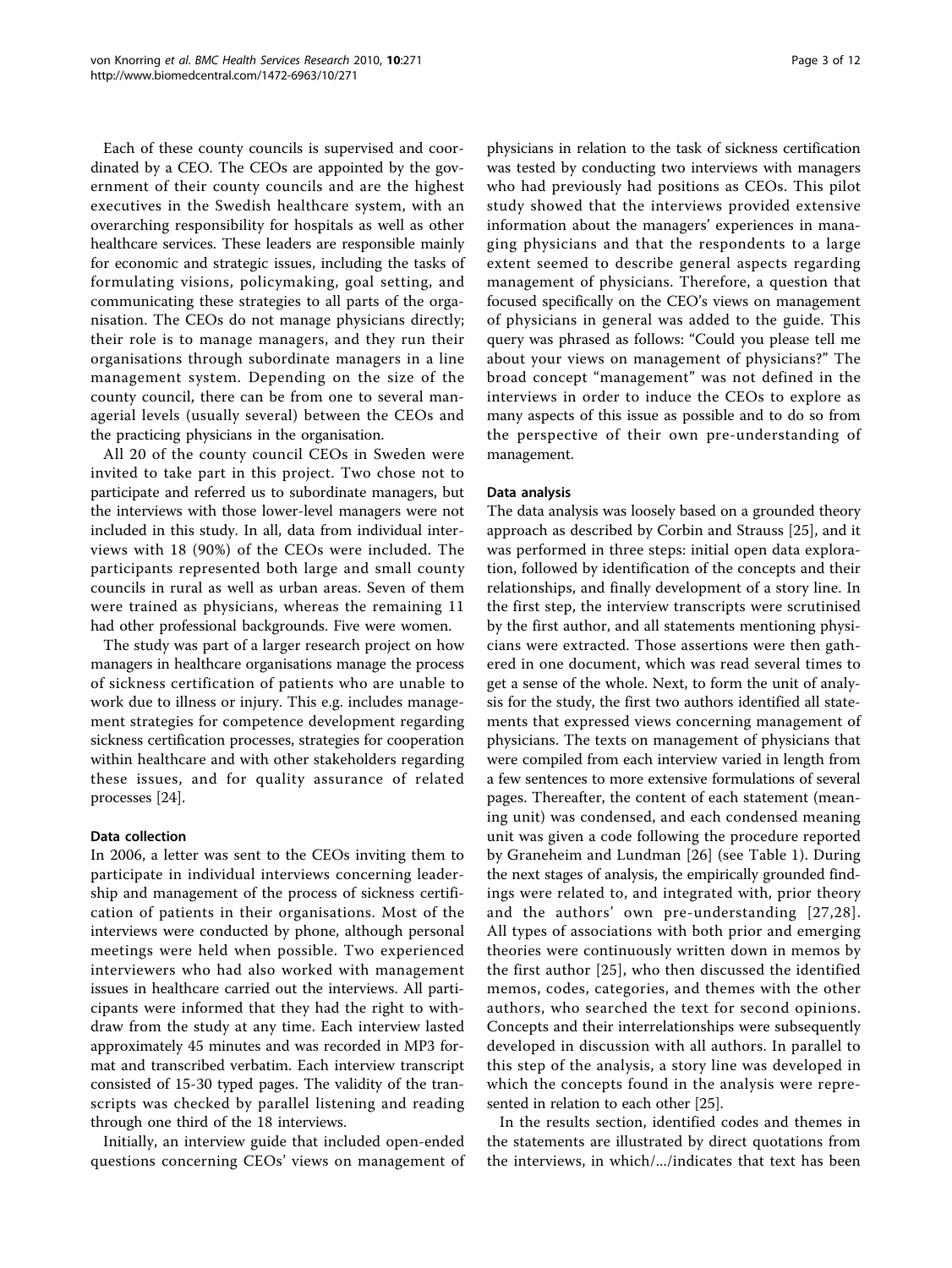<span id="page-3-0"></span>Table 1 An example of the analytical procedure: from meaning unit to code

| Meaning unit                                                                                                                                                                                                                                                                                                                                                    | Condensed meaning<br>unit                                                                                      | Code                                        |
|-----------------------------------------------------------------------------------------------------------------------------------------------------------------------------------------------------------------------------------------------------------------------------------------------------------------------------------------------------------------|----------------------------------------------------------------------------------------------------------------|---------------------------------------------|
| "In the first place, there's a<br>culture<br>//that allows you to do what<br>you<br>want. It's an accepting culture, a<br>permissive culture, there's very<br>large<br>variation. And it's probably a, a<br>matter of course to some extent.<br>оf<br>loyalty to colleagues and<br>solidarity,<br>to, yes, you allow such<br>extremely<br>extensive variation." | A culture that is<br>accepting,<br>permissive, and loyal,<br>and<br>allows physicians to do<br>what they want. | "Physicians<br>can do<br>what<br>they want" |

omitted, and [] shows that text has been added. All additions and omissions of text were done for practical reasons and did not change the connotation of the quotations. All quotes presented here were translated from Swedish. Also, they can be related to a specific interviewee by identification letters given within parentheses; for example, (A.P) if the interviewee is trained as a physician and (A.nP) if the interviewee is not trained as a physician.

The study was approved by the Regional Ethical Review Board of Stockholm.

# Results

We identified two categories of statements about how the CEOs regarded management of physicians in their organisations (Table 2). The first category concerns descriptions of physicians' behaviour (I), and the second comprises descriptions of strategies to manage physicians (II). Below, we first describe those categories and then analyse their implications for the manager role in relation to the medical profession (III).

# I. Descriptions of physicians

Even though the interviews clearly focused on management of physicians, nearly half of the statements did not deal with the managers' role in the manager-physician relationship. In short, rather than addressing their own or their subordinate managers' managerial behaviour in relation to physicians, these statements merely contained descriptions of physicians' behaviour, as perceived by the CEOs. The views on the behaviour or characteristics of the physicians were formulated either in relation to them as individual professionals, as a professional group, or in terms of their professional culture. Three types of statements were identified.

1. "Physicians have high status and expertise"

One type of statement concerned physicians' status in the organisation. The CEOs clearly acknowledged physicians' medical expertise and academic competence, and described them as a professional group of high standing in the organisation (i.e., with high social status among healthcare professionals). However, this status was also criticised, and some felt that physicians almost expected admiration from others in the organisation.

> [Management of physicians] is a stimulating job, of course, you can't say otherwise. But it's demanding, it's about talented, highly educated people who have a university education, they have a high status and are used to being admired. (G.nP)

In such statements, the demands of managing physicians were not associated with the managers' strategies or behaviour, but rather with the physicians' high standing in the organisation.

# 2. "Physicians lack knowledge of the system"

A second type of statement concerned physicians' organisational knowledge and competence. CEOs described physicians as lacking knowledge of the system in which they work, not only with respect to the healthcare organisation per se, but also regarding the role of healthcare in society.

> What really surprises me sometimes is physicians' very inadequate understanding of the system, how limited they are in their world. I mean, they're extremely knowledgeable in their field, but they don't—maybe because they haven't cared or they haven't regarded it as necessary or they haven't had the time, I haven't got the slightest idea—but they really

Table 2 Identified categories and subcategories of top managers' descriptions regarding physicians and strategies for managing physicians

| I. Descriptions of physicians                  | II. Strategies to manage physicians                                       |                                                                                                                |  |
|------------------------------------------------|---------------------------------------------------------------------------|----------------------------------------------------------------------------------------------------------------|--|
| 1. "Physicians have high status and expertise" | A. General management strategies                                          | B. Physician-specific management strategies                                                                    |  |
| 2. "Physicians lack knowledge of the system"   | 1) Management control<br>2) Motivational strategies<br>3) Line management | 1) Organisational separation<br>2) Nagging and arguing<br>3) Compensations<br>4) Relying on the physician role |  |
| 3. "Physicians can do what they want"          |                                                                           |                                                                                                                |  |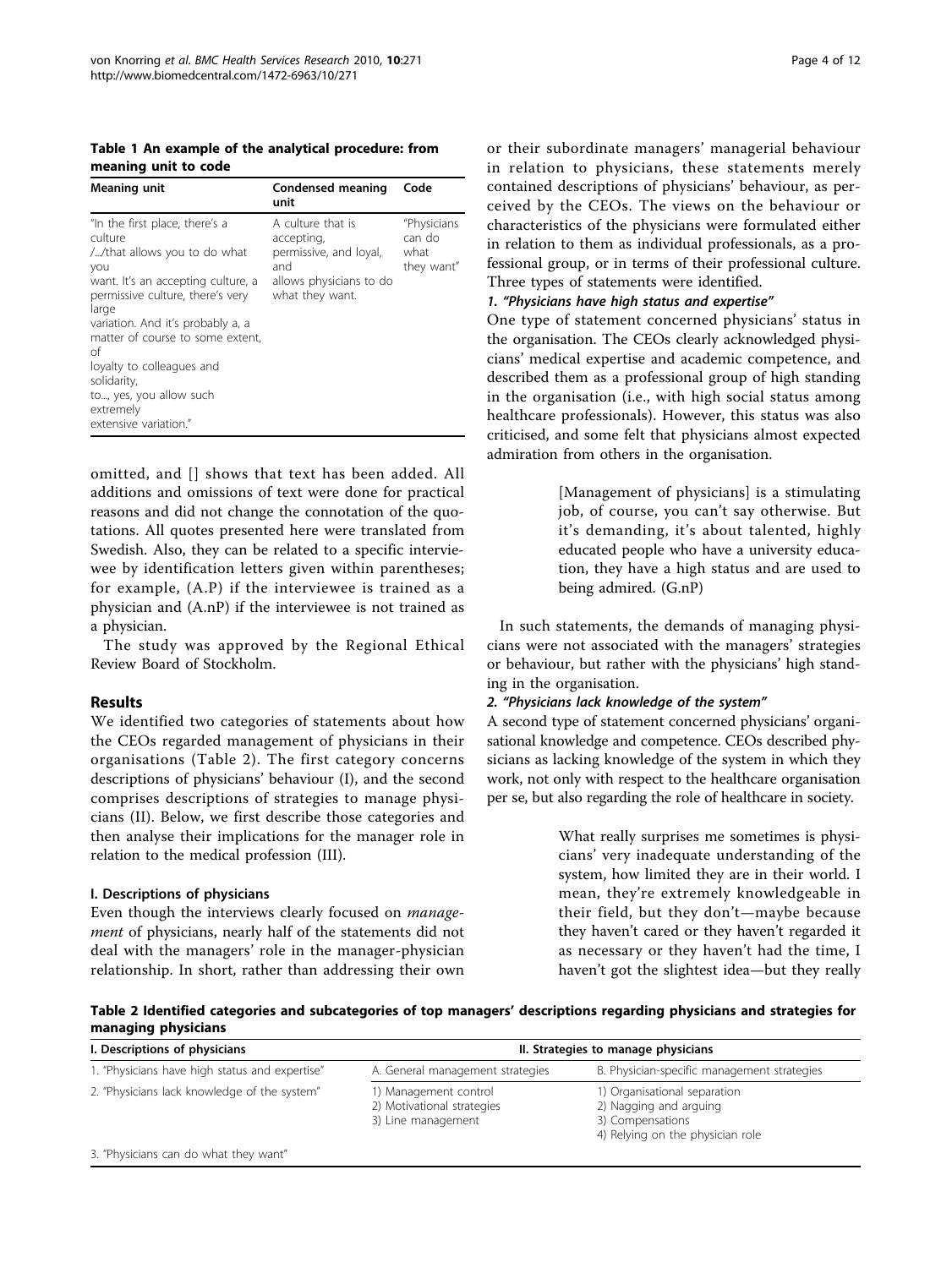don't know much about the system they're part of. And under what conditions I [as CEO] function, why we have politicians, that there are other sectors that it's important for me to influence in my work. That has really surprised me. (D.nP)

Another CEO formulated it like this:

Physicians are trained to consider the needs of the individual patient, they are trained to solve issues on their own, but they are less trained in teamwork, to belong to a team, and take a societal perspective. And that's difficult, both for the physicians, but it's hard for us as management, and it's often that, I suppose, which leads to frustration for both parts (C, nP)

According to this CEO, the lack of system knowledge affects the ability of physicians to cooperate and therefore makes them a difficult group to manage.

3. "Physicians can do what they want"

A third type of statement concerned physicians' autonomous behaviour in the organisation. CEOs described how physicians tended to avoid participating in meetings with other professional groups, were reluctant to abide by rules, and in different ways chose to follow their own agendas. This type of "do-what-you-want" behaviour was perceived as strong and not limited to medical issues.

> They very much guard how they exercise their own professional practice. That they have the preferential right of interpretation, that it is not the deliverer of care, from some holistic picture, who has the preferential right of interpretation, but rather it is the individual physician who has that in all situations, not only in the direct consultation with the patient where you make an assessment, but in all matters (B.P).

Physicians' autonomous behaviour in the organisation was not argued as a consequence of the CEOs' or their subordinate managers' decisions or strategies. Instead, it was attributed to a strong collegial culture among physicians that was described as being "permissive" and based on loyalty and solidarity within the medical profession.

> There is a culture/.../that allows you to do what you want. It is an accepting culture, a permissive culture/.../yes; you allow such extremely extensive variation. (B.P)

Some CEOs mentioned a general antipathy among physicians towards external pressure and influence. This antipathy was attributed to physicians' professional culture, which was described as being responsible for forming physicians' views on managers and management.

> This long upbringing, which medical training indeed is, in handling much individual, autonomous work makes some physicians feel that we—and that means not only me as manager, but the whole surrounding world come and mess up their lives by not letting them do their work. (C, nP)

Such statements also indicate that the perceived difficulties in managing physicians are associated with the physicians' behaviour. In short, that it is the strong professional culture that allows physicians to "do what they want", not the managers' strategies or behaviour.

# II. Strategies to manage physicians

Notably, even though the majority of the CEOs described management of physicians as a difficult task (e.g., they frequently used expressions such as "it's frustrating", "physicians are demanding", and "it's the most difficult group to manage"), only half of the statements concerned strategies specifically aimed at managing physicians. Two subcategories of such strategies were identified: general management strategies and physician-specific management strategies.

# A. General management strategies

A few CEOs described general management strategies, which were not oriented specifically towards physicians and seemed to be based on the assumption that every professional group, in healthcare or elsewhere, requires a specific approach from the manager.

> Yes, [managing physicians] requires some special finesse. But I mean, I don't think that physicians are different than any other what you might call super pros./.../they're a very specialised group with extensive in-depth knowledge. But I've worked in, for example, [another area of business] before, and it's the same there. (I.nP)

Three types of general management strategies were identified.

# 1. Management control

One type of statements concerned different management control systems (e.g., balanced score card) that were used as a management instrument in the organisation and applied to all professionals, not just physicians.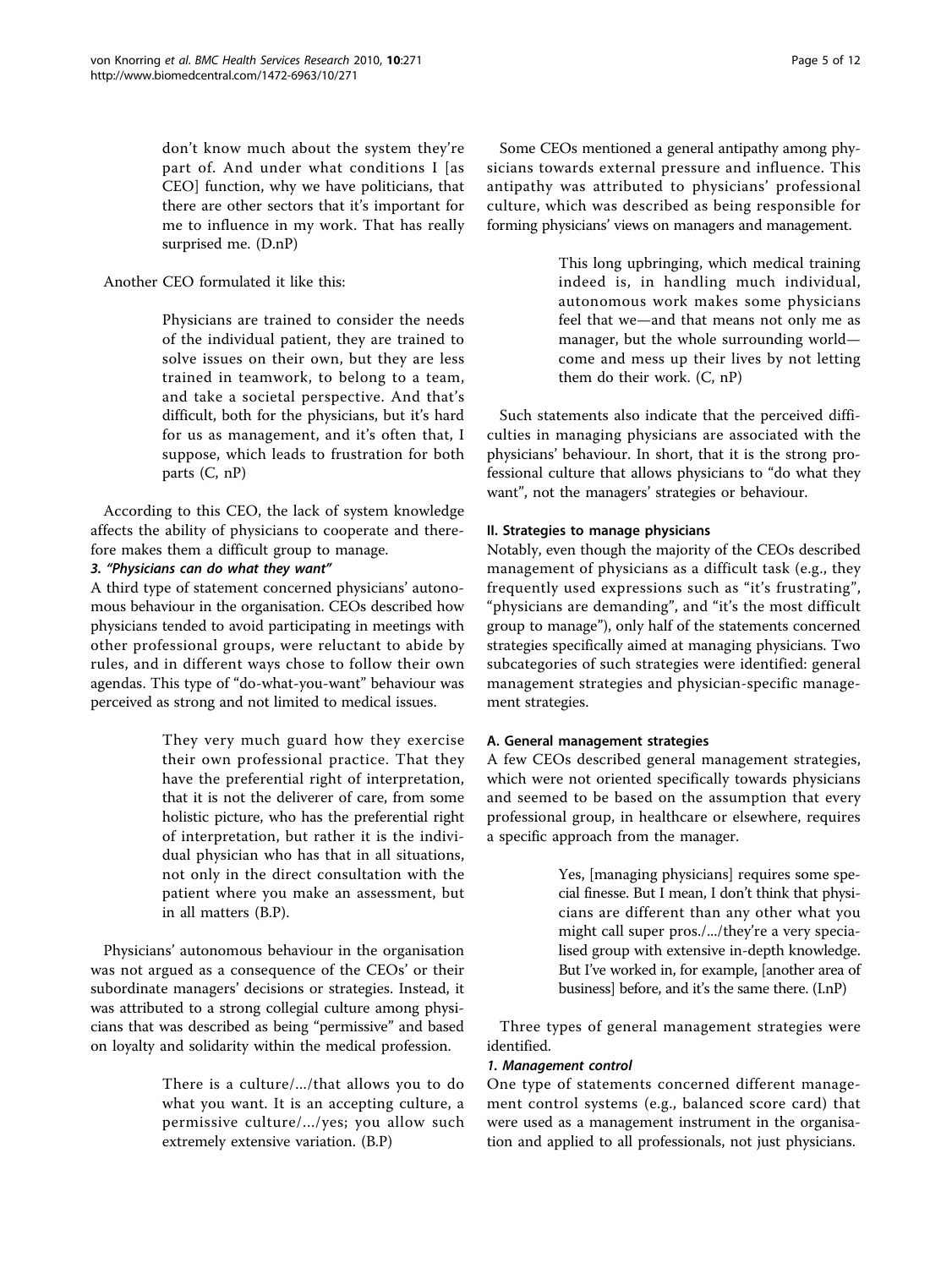Yes, it [managing physicians] is like [managing] all professional groups. I suppose it's the same at Ericsson and everywhere./.../It's a part of management control (E.P).

# 2. Motivational strategies

Another type of statements in this subcategory concerned different kinds of motivational strategies aimed at influencing subordinate behaviour. One example of this was trying to implement the use of evidence-based methods by making physicians participate in various types of quality registers.

> We work hard to implement evidence-based care/.../[and] guidelines, but it is difficult. It takes time before anything happens/.../. I mean, if you have very creative and active co-workers, they will create both their own judgements and norms, which may not always be all that scientific/.../. Therefore, what we say now is that they should participate in the quality registers we have/.../and be able to demonstrate how they, based on knowledge acquired from the registers, use it in clinical practice (N.P).

# 3. Line management

A few statements explicitly addressed line management and the manager role in relation to physicians. In those cases, the CEOs clearly stated that their own role was to manage managers and that it was the responsibility of their subordinate line managers to manage physicians. For example, a need to limit physicians' freedom was argued as a clear line-manager responsibility.

> You have to be aware that you, as a line manager, have to standardize and limit individual freedom. And that applies to/.../all/ .../questions concerning treatment of patients./.../That is probably why this issue [management of physicians sickness certification practice] gets so, well, I won't say fraught with conflict, but to some extent that is actually the case, because this restricts the physicians' degree of freedom. (M.nP)

# B. Physician-specific strategies

The absolute majority of the statements in this category, however, concerned strategies used *specifically* to manage physicians. These strategies seemed to be completely independent from those that applied to other professionals, and they were specifically adjusted to parry or handle the difficulties that the CEOs perceived concerning physician behaviour. Four types of physician-specific strategies were identified:

1. Organisational separation One type of management strategy in this subcategory was to separate physicians from other professionals in the organisation. An example of this was to have separate department meetings for physicians even when the issues to be discussed concerned the whole staff. This strategy, the CEOs argued, was necessary to make physicians attend the meetings at all.

> It is generally difficult to get physicians to attend the same ward meetings as other staff members. And that is a problem/.../because it means that to be able to get physicians to take part in such gatherings you almost have to arrange special meetings, to make it seem like a meeting that you're called to and where you can conduct a reasonable discussion." (G.nP)

# 2. "Nagging and arguing"

Another management strategy seemed to consist of a "nagging and arguing" behaviour in which the CEOs repeatedly try to tell physicians what they should do and what their responsibilities as employees are. One CEO reported:

> ...if not every day, so at least very often I meet physicians and try to explain to them what their full responsibilities are/.../. They have a legally stipulated responsibility in relation to their patients, yes, but they also work for us, either under a contract/.../or they are employed by us and are supposed to fulfil our requirement of working in an evidencebased manner. (K.nP)

However, some of the CEOs argued that repeated reference to rules and regulations was not an effective strategy to manage physicians.

# 3. Compensations

A third management strategy was to compensate physicians for participating in activities or meetings that the manager regarded as important. Such compensation was not related to ordinary salary or negotiated agreements or privileges, but was instead specifically offered by management in an effort to make participation in a particular activity attractive to physicians. One CEO formulated it like this:

> It gives us some degree of freedom to be able to put in some money and "sweeten" some activities that physicians traditionally do not prioritize. After all, this is very much about selling a message to the physicians/.../.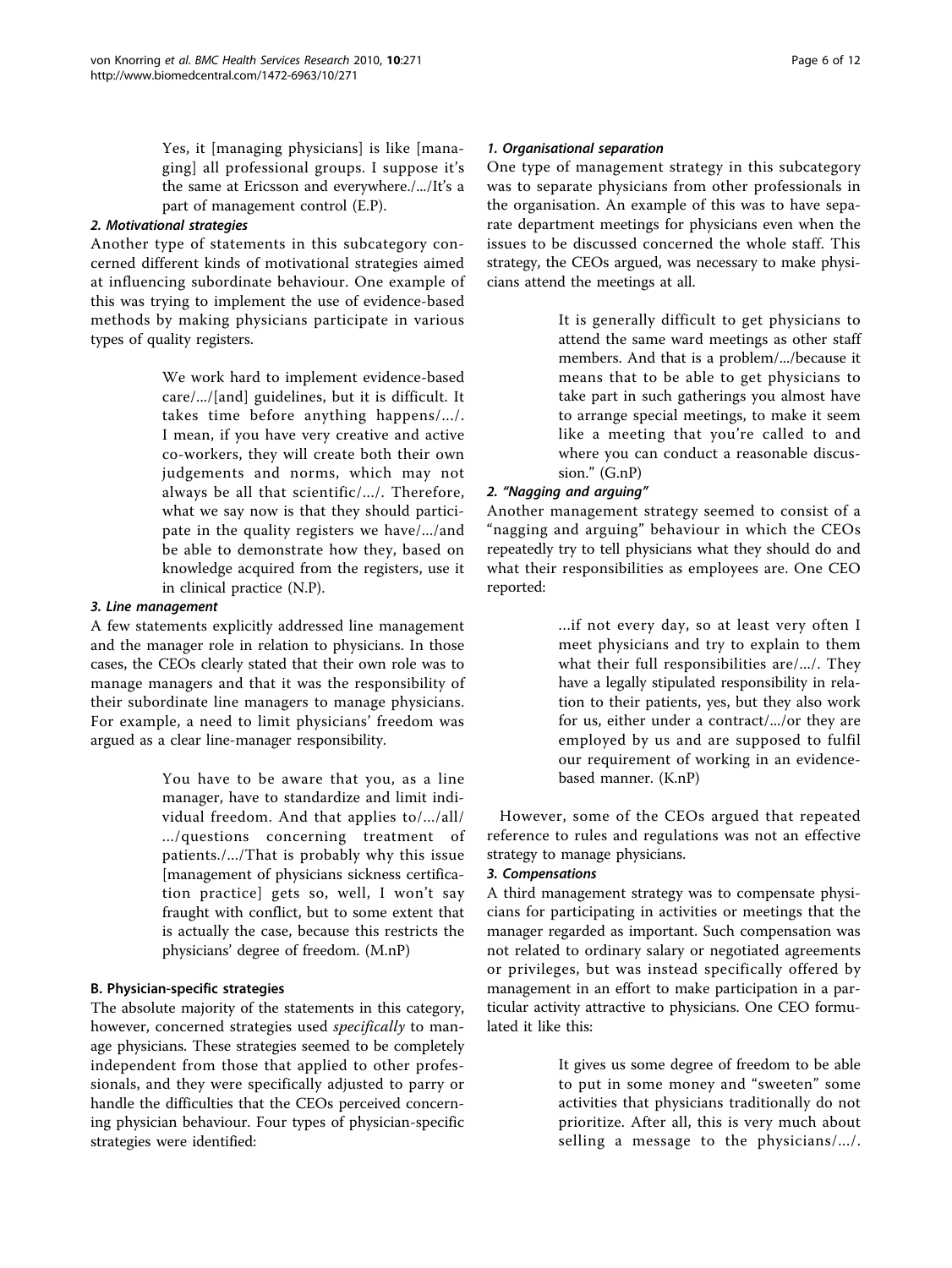There's always a discussion when physicians are supposed to participate in training activities—how much can it cost? For this [a competence development activity concerning sickness certification] we offer [each physician] 1000 Euros just like they do in county council X. We have also discussed compensation for the physicians who use their working hours to participate in collaboration meetings/.../I think you have to be a little wise and pragmatic here. This is not about bribes, but rather about reasonable incentives and stimulation (L.P)

Another CEO was more hesitant with regard to this type of compensation, but argued that some kind of extra compensation is necessary to manage physicians:

> We have also discussed whether to, yeah, you could say use some kind of compensation/.../how can we compensate or motivate these physicians to participate in the meetings with the Social Insurance officers that are supposed to be held within three months of the date a patient is given a sick note. There has been some discussion about paying for it as an extra compensation to the physicians, but we were a little hesitant about that/.../We think we will [instead] put it [the money] in some type of competence, what do you call it, competence development account for the individual physician [to use]. Because the point is not that they should have it as extra salary, because then... we are a little hesitant about that/.../. but to put it [the money] in an individual competence development account, that's what we'll do (P.P)

Characteristic of the content of the various forms of compensation offered to the physicians was that it was not related to the content of the activities for which they received compensation. Moreover, compensation was given for activities that, from the managers' perspectives, were part of the physicians' ordinary work obligations and were performed during the physicians' normal working hours.

# 4. Relying on the physician role

A fourth management strategy was to rely on the physician role instead of the manager role when it came to managing physicians. This was applied in a number of ways and was reported both by CEOs who were trained as physicians and by CEOs who had other training. An example of this strategy was to identify an influential non-manager physician in the organisation who was willing to "fight for the ideas" that the manager wanted to pursue, and then "hope" that this physician would make other physicians follow. One CEO put it like this:

> This [management of physicians] is about finding out what knowledge there is and when people will be prepared to fight for these ideas and [then] use those people in the context at hand, and hopefully colleagues will follow too. (G.nP)

Another approach was to rely on the physician in the manager role, that is, the physician role of those managers in the organisation who were also trained as physicians. Many of the CEOs, both those who were themselves physicians and those who were not, argued that it was easier for managers who were trained as physicians to control physicians' behaviour. Managers therefore tended to rely on this physician role, their own or that of subordinate managers, in managing physicians. This strategy seemed to be based on the assumption that the manager role was not strong enough to manage physicians. It was the physician in the manager role, not the manager role in itself, that was perceived as affecting physician behaviour.

# III. Implications for the manager role

Our results show that the CEOs had a strong focus on the physician part of the manager-physician relationship. The medical profession was perceived as strong and autonomous by all the CEOs, and they described two different subcategories of strategies to manage them: general management strategies and physician-specific management strategies. In the following sections, we address the implications of these strategies for the manager role in relation to the medical profession. The relationships between the different strategies and the manager role are depicted in Figure [1](#page-7-0).

# General management strategies

The results indicate that general management strategies may strengthen the manager role in relation to the medical profession. CEOs that mentioned general strategies described confidence in the manager role, and they referred to the managerial responsibility in that role, regardless of the manager's basic profession. These were actually the only statements that included clear declaration of a strong manager role in relation to the medical profession. One CEO formulated it like this:

> All those issues have to be handled in line management./.../The important thing is that you can put this on the agenda of every line manager. (K.nP)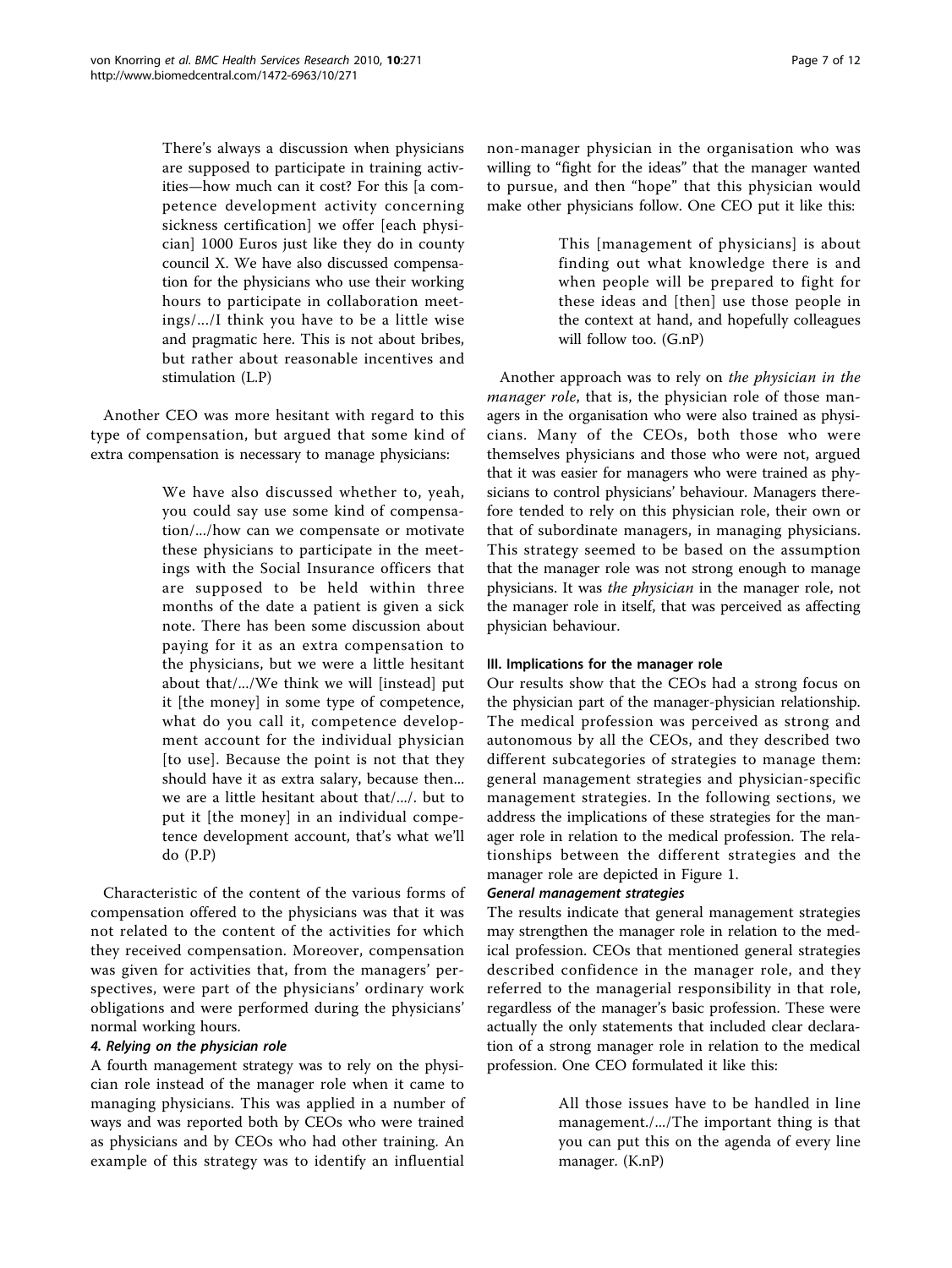<span id="page-7-0"></span>

However, few of the CEOs' statements included mention of general strategies used to manage physicians, and therefore the possible implication of such strategies is illustrated by only a dotted line in Figure 1.

# Physician-specific management strategies

Most statements referred to management strategies that were specific for physicians. However, it seemed that those strategies did not increase the managerial jurisdiction of the managers, but rather contributed to a weakening of the manager role in the organisation. This is given further consideration in the following section and is illustrated in Figure 1.

Increased managerial control in daily work The physician-specific management strategies seemed to be based on pragmatic behaviour on behalf of the managers in the organisation. The CEOs described these strategies as "necessary" to make physicians "take part in the system at all" or to prevent them from "doing what they want" in the organisation. The strategies seemed to serve the main purpose of preserving good relations with the physicians, while maintaining a certain degree of manager control, and in this respect they contributed to increased managerial control over physicians in daily work. One example of this concerns the strategy of "relying on the physician role", as illustrated by the following:

> It is where we have had physicians in management, physicians who lead and manage; it is there we have been able to have good interplay. What we achieve then is to eliminate problems, and you create prerequisites to have control over daily life/.../and that also leads to a better working environment. (C.nP)

Decreased manager role legitimacy in the organisation However, in a longer perspective, those physicianspecific management strategies seemed to decrease manager role legitimacy in the organisation. Several CEOs addressed this dilemma. For example, it was argued that the strategy of "organisational separation" further lowers physicians' sense of belonging in the system.

> I think that the decisive point in this context is that we [CEOs] have to understand that physicians are included in an organisation as a whole, and thus they do not constitute their own part of the healthcare system./.../I think/ .../that applies in general, to succeed in this work, the physicians have to be involved in it, yeah, maybe even have to be forced to actually be part of a unified organisation. (M.nP)

Another example concerned the strategy of nagging and arguing that was pointed out as undermining manager legitimacy and contradicting its purpose, in a longer perspective.

> It's hard to manage physicians/.../to stick to rules and strict criteria and things like that, because physicians always try to understand why, and if they're not completely convinced about the motives, they "kind of do what they want to". (F.P)

A weak manager role Thus it appears that the physician-specific management strategies lead to a paradox of control in relation to the medical profession. At the same time as they increase managerial control in daily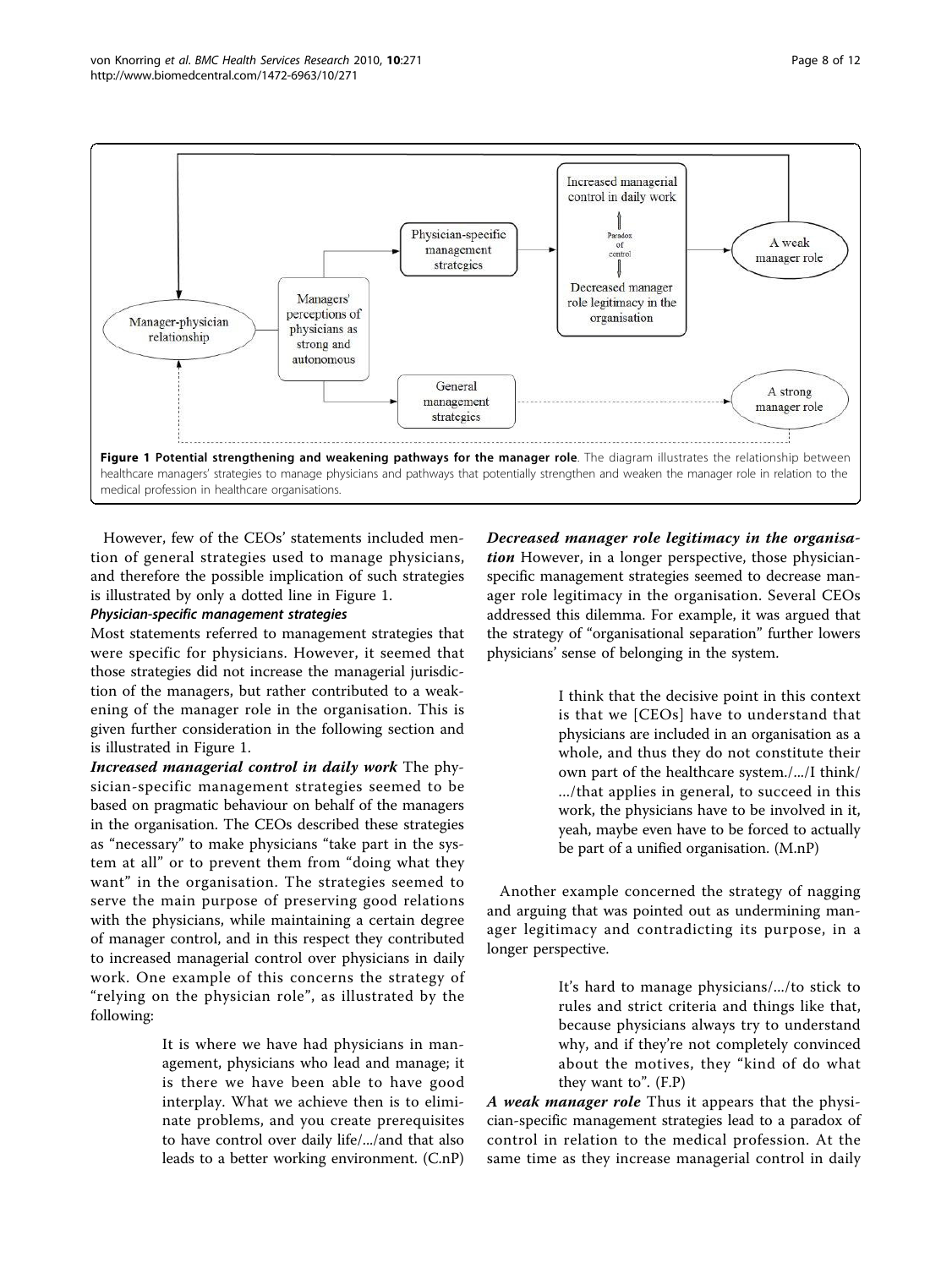work, they seem to decrease the managers' role legitimacy and contribute to a weakening of the manager role in the organisation. The struggle for receiving legitimacy as a manager in relation to physicians was discussed specifically by several of the CEOs, both by those who were themselves physicians and by those who had other types of professional training. One CEO formulated it like this:

> When it comes to management of physicians, there are strong demands on the person doing the supervising, with regard to legitimacy in that role./.../it's not all that easy/.../to match yourself—which you have to do in contexts like this—with physicians. It's hard. Actually, often physicians don't recognise anyone but a physician as a manager. (G.nP)

# Another CEO stated:

I have seen a number of cases of successful and unsuccessful leadership during my years in the county council. And more recently, being in charge, unfortunately I have also seen that it is difficult for any categories other than doctors to supervise doctors. That's the way it is. We have had several nurses in high positions, also as CEOs, and it hasn't worked out very well. It's hard. (L.P)

As illustrated by these statements, the manager role is regarded as weak in relation to the medical profession. However, it seems that this weak manager role is not based solely on the relationship between managers and practicing physicians, but is also reinforced by how the CEOs perceive their own manager role, as well as that of other CEOs or subordinate managers. These top-level managers actually seem to feel that the manager role in itself does not have enough power to enable management of physicians. Therefore, the managers have to rely on the stronger physician role in the organisation, their own or that of others, when managing physicians.

# **Discussion**

This study was based on interviews with 18 of the 20 county council CEOs in Sweden. The aim was to understand how the top managers in the Swedish healthcare system regard management of physicians in their organisations and what this implies for the manager role in relation to the medical profession. Most of the participating CEOs said they found it difficult to manage physicians, but when asked about their views on management of such professionals, half of their statements merely contained descriptions of "how physicians are" rather than descriptions of their own or their subordinate managers' managerial behaviour or strategies. Three types of views concerning physicians were identified: (1) they have high status and expertise; (2) they lack knowledge of the system; (3) they do what they want in the organisation. When management was described, only a few statements concerned the use of general management strategies in relation to physicians. Instead, four types of physician-specific management strategies were described: organisational separation of physicians; nagging and arguing; compensations; relying on the physician role. The physician-specific strategies helped managers to maintain control over physicians in daily work but, in a longer perspective, seemed to decrease manager role legitimacy and contribute to a weakening of the manager role within the organisation.

Using Abbott's terms [\[13](#page-10-0)], the CEOs' views and strategies identified in this study are part of how managerial jurisdiction is negotiated in the workplace arena between the medical profession and the manager role. However, our results show that this negotiation takes place not only between formal managers on one side and practicing physicians with no formal manager responsibilities on the other, but also between managers, both laterally (between managers on the same level) and vertically (in relation to subordinate managers). Even though several studies have addressed problems in the relationship between managers and practicing physicians [[3](#page-10-0),[7](#page-10-0)-[11](#page-10-0)], the research in this area is limited from the perspective of managers' own role taking. CEOs in Swedish healthcare run their organisations through subordinate managers in a line management structure, and they do not personally manage physicians. Accordingly, the CEOs in this study were asked about their views on management of physicians in their organisations. However, even though the CEOs had the highest possible managing position in their organisations, many of them argued as if they were actually the immediate managers of the physicians. They gave detailed and sometimes emotional descriptions of physicians' behaviour and the strategies used to manage them. Of course this might indicate that managers at subordinate levels in the organisation experience the task of managing physicians as very troublesome, and that this perception is also conveyed to the highest levels in the organisation. However, in this study we found that the CEOs, when they talked about management of physicians in their organisations, often tended to focus and rely on the physician role, rather than the manager role. We found that this was done in a number of ways, in relation to not only practicing physicians, but also colleague CEOs and subordinate managers. Many of the CEOs actually seemed to regard the manager role (their own and others') as weak in relation to the medical profession, and described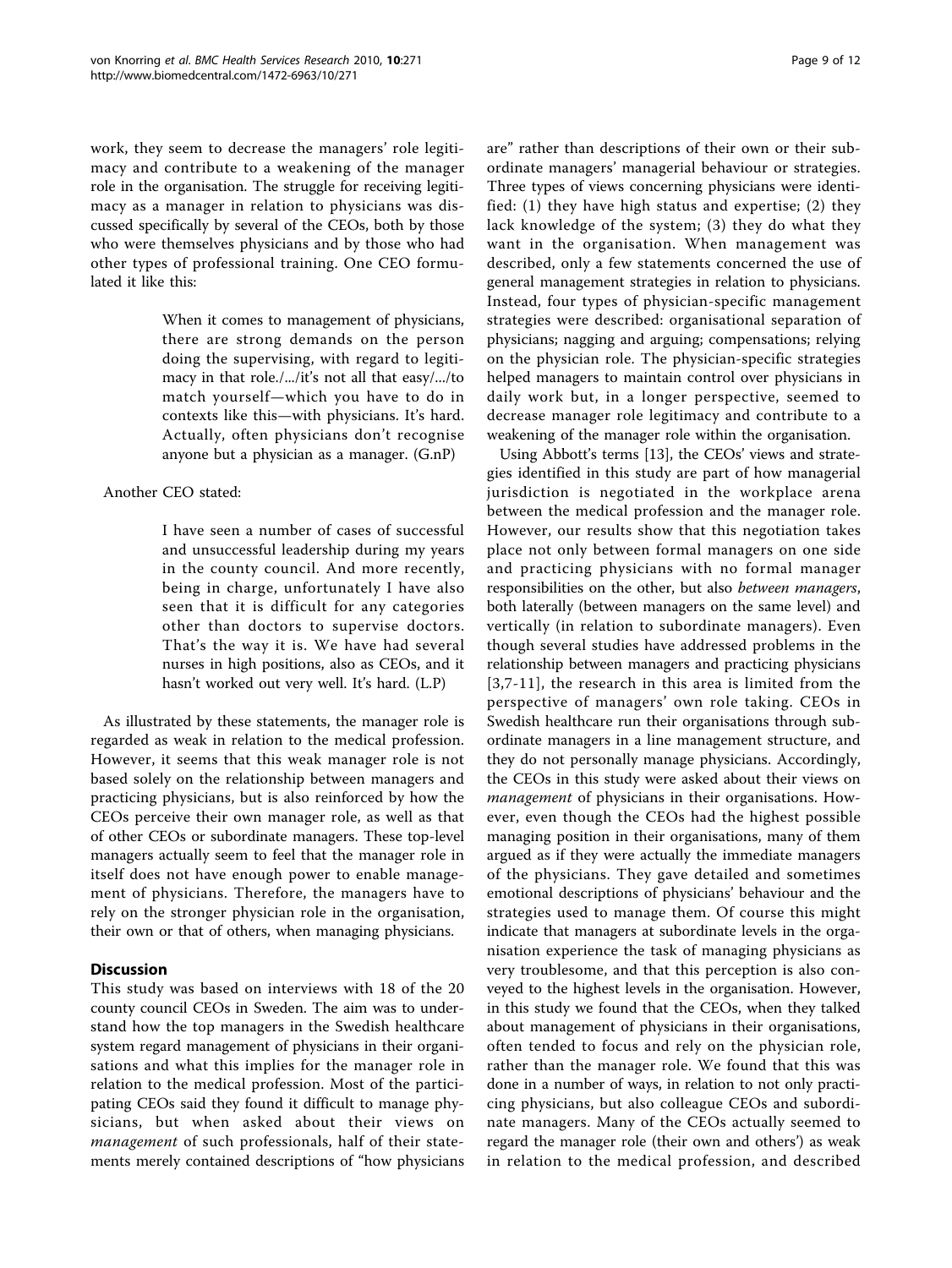management strategies that contributed to further weakening of that role.

Our findings rather indicate a lack of clarity concerning how to take the manager role in relation to the physician role within the healthcare organisation. This interpretation is supported by other studies. A study of physicians becoming clinical managers [[29](#page-10-0)] revealed how these managers regarded the manager position as a position for performing medical leadership rather than management. Actually, they regarded management as being solely an administrative task, that is, a part of the job that interfered with their medical leadership or their clinical practice. Another investigation [[30\]](#page-10-0) showed that, regardless of the area of their original profession, healthcare managers tended to regard their original profession as more important, and they based their decision making on that profession rather than on their more recently developed professional roles as managers [[30](#page-10-0)]. Clarity about manager role authority and accountability has been proposed as a requirement for performance and well-being at work [[31](#page-10-0)]. This also accounts for acknowledgement and management of necessary uncertainties and ambiguities surrounding one's own role in relation to the roles of others, both vertically and laterally [\[32\]](#page-10-0).

According to Abbot [\[13](#page-10-0)], jurisdiction is negotiated not only in the workplace arena, as studied here, but also in the public and the legal arena. The latter two arenas can be regarded as contexts in which the manager role in healthcare organisations is performed. In the public arena in Sweden, as well as in many other countries, there has been an intense debate concerning the managerial threat to physician professionalism. In the legal arena, the laws enacted in Sweden in 1983 and 1997, can, in line with this reasoning, be interpreted as attempts to decrease physician autonomy by increasing managerial jurisdiction. However, our results support the findings of Salter [\[18\]](#page-10-0) and indicate that these laws have failed in this attempt. Many of the CEOs described a relatively passive manager role, not as actors, but rather as "re-actors" in relation to physicians, in various ways trying to adjust their managerial strategies to physicians' behaviour. However, even though our results show that management of physicians was rather limited, the CEOs stated that physicians themselves felt that they were "over managed." This was also found in a study conducted in Spain, where it was observed that hospital physicians attributed the highest level of power to the managers, whereas the managers themselves felt that the greatest amount of power was held by physicians [\[33\]](#page-10-0). This apparent contradiction needs to be further investigated.

## Methodological considerations

A strength of this study is that all the CEOs of the 20 county councils in Sweden were included, and the response rate was high (90%). This means that the results probably reflect a representative variety of aspects of the research issue [[22\]](#page-10-0) and can be considered to have high credibility. Generalisability can be claimed only regarding Sweden, although the findings are no doubt also relevant for the situation in many other Western countries where the manager role is formally separated from the medical profession. The data were collected within the realm of a comprehensive project focused mainly on other aspects, which means that there was less chance of socially desirable answers, and the fact that this additional topic yielded such strong responses also supports the validity of the data. Further strengths include the following: the richness of the material, the openness of the interview participants, the involvement of two interviewers with experience of working with management issues, meetings held between the project group and the interviewers on several occasions during the data collection period, and three researchers with different scientific and professional backgrounds participating in the data analyses. In the analysis process, we chose to relate empirical data to prior and emerging theory, which enabled us to interpret data more systematically, thereby increasing the validity and degree of explanation of our results. Using only descriptive methods in data analyses tends to undervalue the importance of setting (organisation) and power (context) [\[27,28\]](#page-10-0).

A possible limitation of our investigation is that we had no information about what type of professional training the CEOs who were not physicians had undergone. However, the focus of our study was the manger role, regardless of the basic profession of the participating CEOs, and thus potential differences between these managers in relation to their original profession was not within the scope of our analysis.

Our study was part of a larger Swedish study concerning management of sickness certification issues. Many physicians regard sickness certification problematic [[24,34](#page-10-0)] and report that they lack management concerning this task [\[35\]](#page-10-0). The current results suggest a more complex picture, as managers seem to struggle to take their manager role in relation to the medical profession. More research on this topic is, therefore, warranted.

# Conclusions

This study shows that many top managers in Swedish healthcare seemed to regard the manager role in their organisations as weak in relation to the medical profession. This weakness is in sharp contrast to the increase in formal power given to healthcare managers in Sweden during the last decades. In this respect, an informal social structure exists in parallel to the formal organisational structure of the healthcare organisation. Many managers seem to struggle with this discrepancy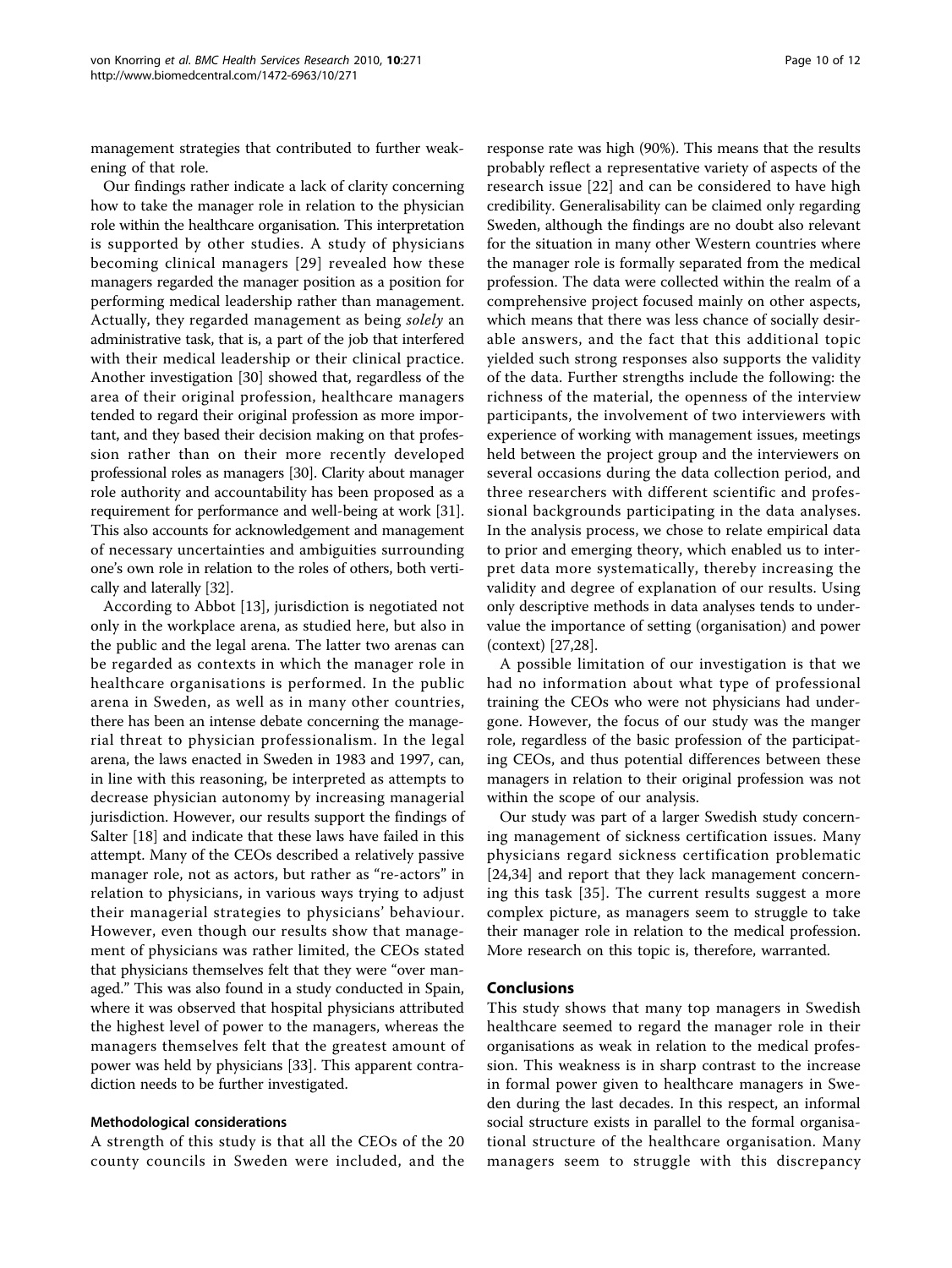<span id="page-10-0"></span>between formal and informal social structures, and are unclear on how to take their managerial role in relation to the medical profession, irrespective of whether they themselves are or are not physicians. This implies that problems in the manager-physician relationship, which have been described in several studies, need to be discussed and investigated not only as an issue of relationships between managers and practicing physicians, but also in terms of managers' own role taking.

Our results also show that managers use strategies to manage physicians that seem to weaken the manager role in the organisation. This seems to reflect pragmatic behaviour on behalf of the managers. To maintain good relations and avoid conflicts is, of course, of great importance for managers at all levels in everyday practice. Physicians constitute a core group in healthcare, and being pragmatic is a way to maintain a certain degree of control in relation to a strong and important profession. However, studies indicate that lack of clarity concerning manager role authority and responsibility may have negative consequences—not only for the working conditions of managers, physicians, and other healthcare professionals, but also for the quality of care. It is therefore important that managers at all levels in the healthcare organisation discuss how the manager role is to be taken in relation to the medical profession.

#### Acknowledgements

Financial support was provided by the Swedish Council of Work and Social Research (FAS) and the Swedish Ministry of Health and Social Affairs.

#### Author details

<sup>1</sup> Division of Insurance Medicine, Department of Clinical Neuroscience, Karolinska Institutet, Stockholm, Sweden. <sup>2</sup>Department of Social Medicine, Faculty of Health, Medicine and Life Sciences, Maastricht University, Maastricht, The Netherlands.

#### Authors' contributions

All three authors were involved in the design of the study, analysis and interpretation of the data, as well as drafting and reviewing of the manuscript. All authors read and approved the final manuscript.

#### Competing interests

The authors declare that they have no competing interests.

Received: 25 February 2010 Accepted: 17 September 2010 Published: 17 September 2010

#### References

- 1. Firth-Cozens J, Mowbray D: [Leadership and the quality of care.](http://www.ncbi.nlm.nih.gov/pubmed/11700372?dopt=Abstract) Quality in Health Care 2001, 10(Suppl II):ii3-ii7
- Smith R: [Why are doctors so unhappy?](http://www.ncbi.nlm.nih.gov/pubmed/11337419?dopt=Abstract) BMJ 2001, 322:1073-1074.
- 3. Nash DB: [Doctors and managers: mind the gap.](http://www.ncbi.nlm.nih.gov/pubmed/12649246?dopt=Abstract) British Medical Journal 2003, 326:652-653.
- 4. Brommels M: Solister i kör. In "Så är det bara ..." Om läkares ledarskap, yrkesroller och arbetsvillkor vid Akademiska sjukhuset. Edited by: Sjörs G, Lindqvist L, Varlsson I-M. Uppsala: Akademiska sjukhuset; 1998:.
- 5. Treasure T: [Redefining leadership in health care.](http://www.ncbi.nlm.nih.gov/pubmed/11731375?dopt=Abstract) BMJ 2001, 323:1263-1264.
- Kaissi A: Manager-physician relationships: an organizational theory perspective. Health Care Managment 2005, 24(2):165-176.
- 7. Shortell SM, Waters T, Clark KW, Budetti PP: Physicians as double agents: Maintaining trust in an area of multiple accountabilities. Jounal of the American Medical Association 1998, 280(12):1102-1108.
- 8. Edwards N: [Doctors and managers: poor relationships may be damaging](http://www.ncbi.nlm.nih.gov/pubmed/14645744?dopt=Abstract) [patients - what can be done?](http://www.ncbi.nlm.nih.gov/pubmed/14645744?dopt=Abstract) Quality and Safety in Health Care 2003, 12(21).
- 9. Davies H, Hodges C, Rundall T: [Views of doctors and managers on the](http://www.ncbi.nlm.nih.gov/pubmed/12649235?dopt=Abstract) [doctor-manager relationship in the NHS.](http://www.ncbi.nlm.nih.gov/pubmed/12649235?dopt=Abstract) BMJ 2003, 326(7390):626-628.
- 10. Rivers PA, Woodard B, Munchus G: [Organizational power and conflict](http://www.ncbi.nlm.nih.gov/pubmed/10168964?dopt=Abstract) [regarding the hospital-physician relationship: symbolic or substantive?](http://www.ncbi.nlm.nih.gov/pubmed/10168964?dopt=Abstract) Health Services Management Research 1997, 10:91-106.
- 11. Rundall T, Davies H, Hodges C: [Doctor-manager relationships in the](http://www.ncbi.nlm.nih.gov/pubmed/15328659?dopt=Abstract) [United States and the United Kingdom.](http://www.ncbi.nlm.nih.gov/pubmed/15328659?dopt=Abstract) J Healthc Manag 2004, 49(4):251-268, discussion 268-270.
- 12. Danermark B: Explaining Society. An Introduction to Critical Realism in the Social Sciences. London: Taylor & Francis 2001.
- 13. Abbott A: The system of professions. London: The university of Chicago Press 1988.
- 14. Freidson E: Professionalism. The Third Logic. Chicago: University of Chicago Press 2001.
- 15. SOSFS: Socialstyrelsens allmänna råd. Verksamhetschef inom hälso- och sjukvården (In Swedish). Socialstyrelsen 1997, 8.
- 16. Whitley R: Academic Knowledge and Work Jurisdiction in Management. Organization Studies 1995, 16:81-105.
- 17. Grey C: Management as a Technical Practice: Professonalization or Responsibilization? Systems Practice 1997, 10(6):703-725.
- 18. Salter B: [Governing UK medical performance: A struggle for policy](http://www.ncbi.nlm.nih.gov/pubmed/17109988?dopt=Abstract) [dominance.](http://www.ncbi.nlm.nih.gov/pubmed/17109988?dopt=Abstract) Health Policy 2007, 82:263-275.
- 19. Bannink D, Kuipers S, Lantink T, (Eds.): Reform in Europe: braking the barriers in government 2006.
- 20. Mintzberg H: [Toward healthier hospitals.](http://www.ncbi.nlm.nih.gov/pubmed/9358257?dopt=Abstract) Health Care Manage Rev 1997, 22(4):9-18.
- 21. Yukl G: Leadership in organizations. New Jersey: Prentice Hall, 5 2002.
- 22. Patton M: Qualitative Research and Evaluation Methods. London: Sage, 3 2002.
- 23. Landstingsanställd personal 2006. [[http://www.skl.se/web/](http://www.skl.se/web/Landstingsanstalld_personal_2006_1_1.aspx) [Landstingsanstalld\\_personal\\_2006\\_1\\_1.aspx](http://www.skl.se/web/Landstingsanstalld_personal_2006_1_1.aspx)].
- 24. Alexanderson K, Norlund A: [Sickness absence causes, consequences,](http://www.ncbi.nlm.nih.gov/pubmed/14757541?dopt=Abstract) and physicians' [sickness certification practice. A systematic literature](http://www.ncbi.nlm.nih.gov/pubmed/14757541?dopt=Abstract) [review by the Swedish Council on Technology Assessment in Health](http://www.ncbi.nlm.nih.gov/pubmed/14757541?dopt=Abstract) [Care.](http://www.ncbi.nlm.nih.gov/pubmed/14757541?dopt=Abstract) Scandinavian Journal of Public Health 2004, 32(Supplement 63):1-263.
- 25. Corbin J, Strauss A: Basics of Qualitative Research. Tecniques and Procedures for Developing Grounded Theory. Tousand Oaks: Sage, 3 2008.
- 26. Graneheim UH, Lundman B: [Qualitative content analysis in nursing](http://www.ncbi.nlm.nih.gov/pubmed/14769454?dopt=Abstract) [research: concepts, procedures and measures to achieve](http://www.ncbi.nlm.nih.gov/pubmed/14769454?dopt=Abstract) [trustworthiness.](http://www.ncbi.nlm.nih.gov/pubmed/14769454?dopt=Abstract) Nurse Educ Today 2004, 24(2):105-112.
- 27. Layder D: New strategies in social research. Cambridge: Blackwell 1993.
- 28. Layder D: Sociological practice. Linking theory and social research. London: Sage 1998.
- 29. Öfverström H: The step to management. Doctors as clinical managers. (In Swedish). Gothenburg University, School of economics 2008.
- 30. Lindholm M, Udén G, Råstam L: Management from four different perspectives. Journal of Nursing Management 1998, 7:101-111.
- 31. Jaques E: Requisite organisation. A total system for effective managerial organisation and managerial leadership for the 21st century. Arlington VA: Cason Hall 1996.
- 32. Huffington C, James K, Armstrong D: What is the emotional cost of distributed leadership? Conference paper, unpublished 2003.
- 33. Salvadores P, Schneider J, Zubero I: Theoretical and perceived balance of power inside Spanish public hospitals. BMC Health Service Research 2001, 1(1):9.
- 34. Hussey S, Hoddinott P, Wilson P, Dowell J, Barbour R: [Sickness certification](http://www.ncbi.nlm.nih.gov/pubmed/14691065?dopt=Abstract) [system in the United Kingdom: qualitative study of views of general](http://www.ncbi.nlm.nih.gov/pubmed/14691065?dopt=Abstract) [practitioners in Scotland.](http://www.ncbi.nlm.nih.gov/pubmed/14691065?dopt=Abstract) BMJ 2004, 328(7431):88.
- 35. von Knorring M, Sundberg L, Löfgren A, Alexanderson K: [Problems in](http://www.ncbi.nlm.nih.gov/pubmed/18297559?dopt=Abstract) [sickness certification of patients: A qualitative study on views of 26](http://www.ncbi.nlm.nih.gov/pubmed/18297559?dopt=Abstract) [physicians in Sweden.](http://www.ncbi.nlm.nih.gov/pubmed/18297559?dopt=Abstract) Scandinavian Journal of Primary Health Care 2008, 26(1):22-28.